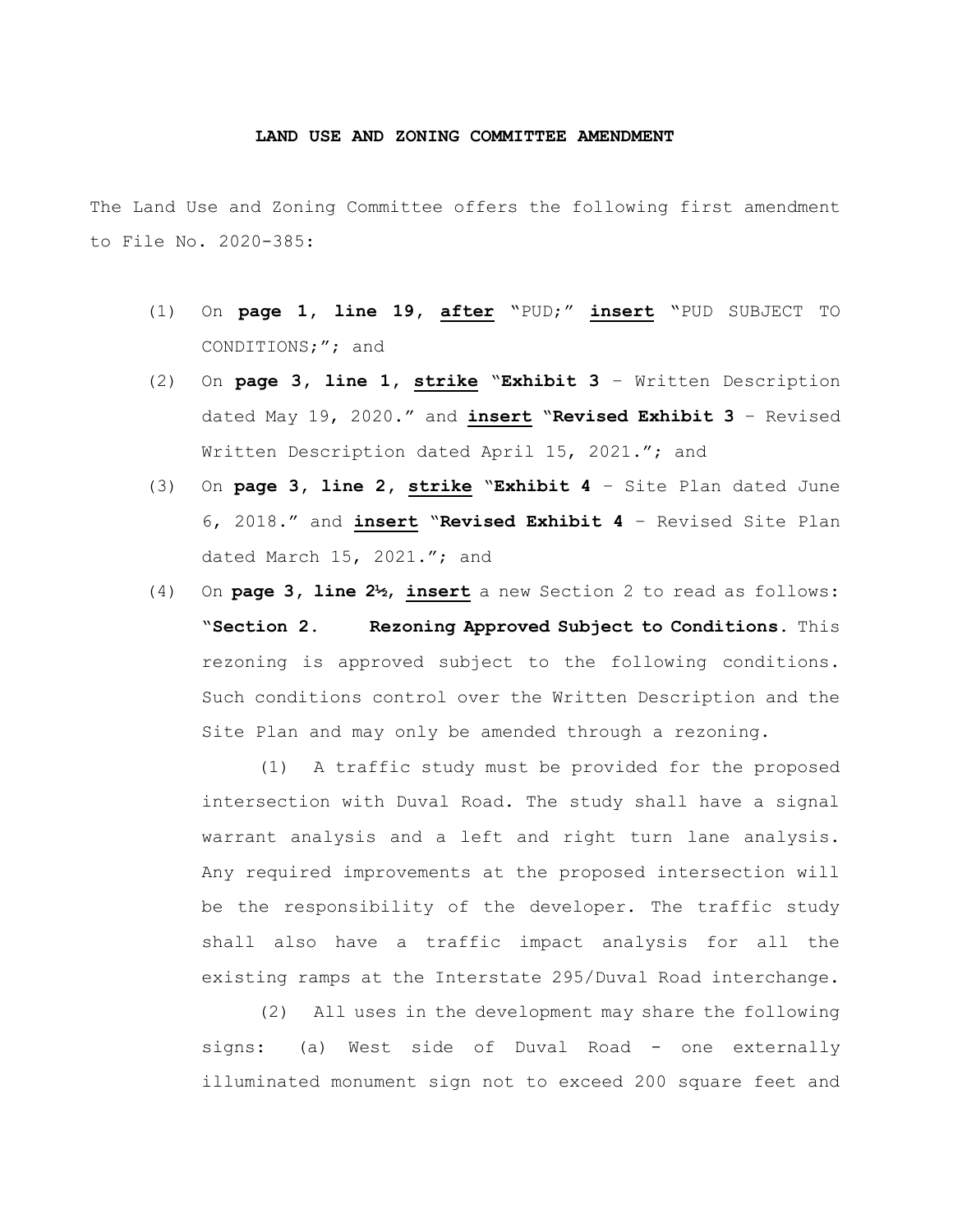30 feet height; (b) East side of Duval Road - one externally illuminated monument sign not to exceed 200 square feet and 30 feet height; (c) I-295 right-of-way - three externally illuminated monument signs not to exceed 200 square feet each and 30 feet in height, spaced no closer than 200 feet apart; (d) Interior buildings - one internally or externally illuminated monument sign not to exceed 30 square feet and six feet in height for each building.

(3) The developer shall provide a forty-foot-wide landscape buffer along I-295 containing at least one tree (at least 2.5-inch caliper) for every 30 linear feet of roadway frontage in addition to the ten-foot-wide vehicle use area buffer and plantings otherwise required by *Ordinance Code* (retaining existing plant material may be used toward this requirement).

(4) Adjacent to residential property, the developer shall provide a ten-foot-wide undisturbed natural buffer with a six-foot-high berm in addition to the vegetated buffer described in the Written Description.

(5) The applicant shall remediate offsite drainage impacts from the Subject Property, subject to the review and approval of the Planning and Development Department. Development pursuant to this new PUD shall not proceed until the offsite drainage impacts have been remediated."; and

(5) Renumber the remaining Sections.

(6) Remove **Exhibit 3** and attach **Revised Exhibit 3**.

(7) Remove **Exhibit 4** and attach **Revised Exhibit 4**.